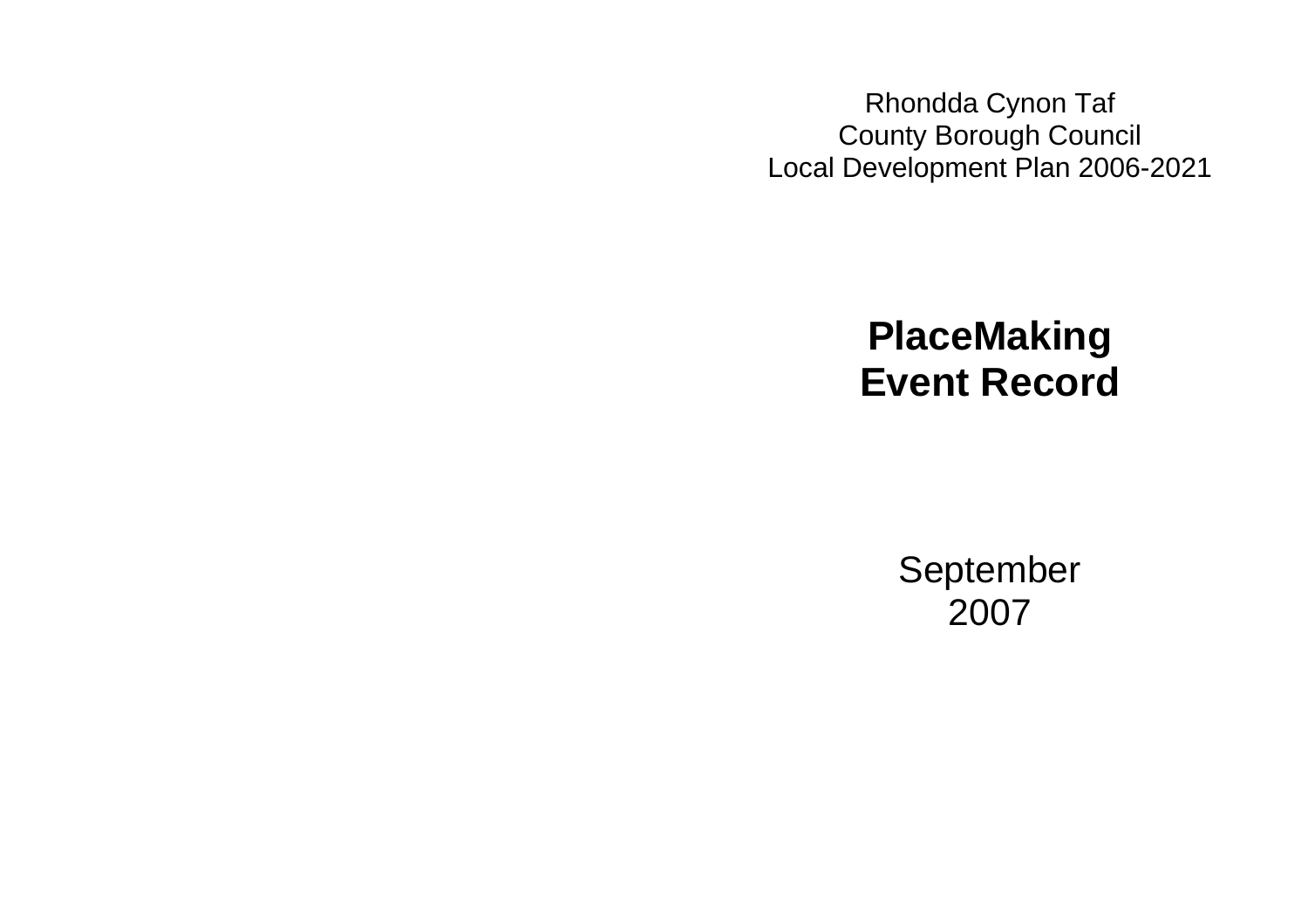# **Contents**

#### **Chapter**

1.0 Summary

2.0 Introduction

3.0 Stage 1 – Initial Meeting

4.0 Stage 2 – Bus Trips

5.0 Stage 3 – Placemaking Workshops

6.0 Final Meeting

Appendices

- Appendix 1- Placemaking initial meeting attendance
- Appendix 2- Attendance of the Placemaking bus trip
- Appendix 3- Strategic sites Placemaking workshop 9<sup>th</sup> and 10<sup>th</sup> August
- Appendix 4- Strategic site Placemaking workshops  $6<sup>th</sup>$  and  $7<sup>th</sup>$  September 2007

Appendix 5- Attendance of the Placemaking update meeting 15<sup>th</sup> October 2007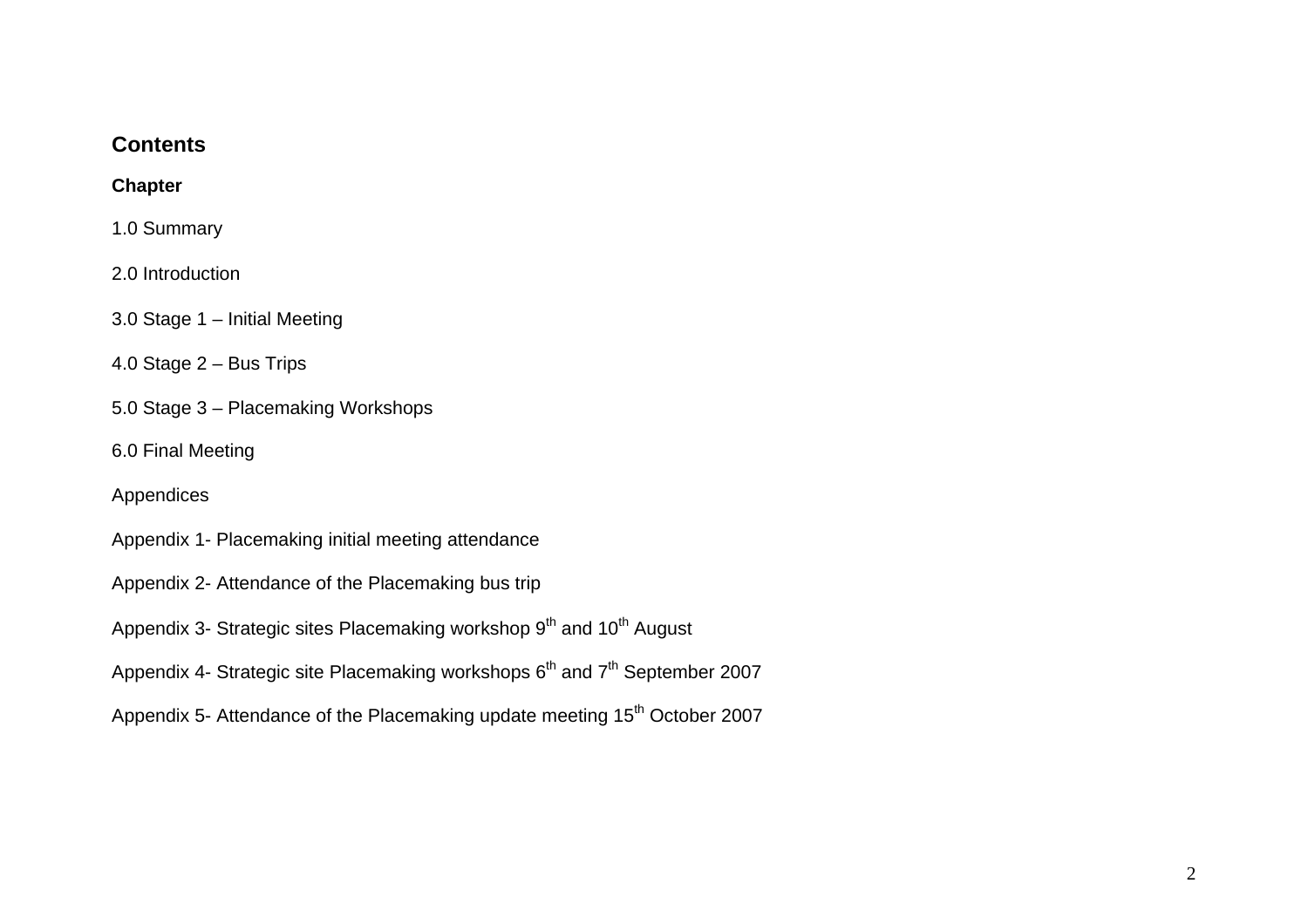# **1.0 Summary of Process**

In developing the Concept plans and statements the Council undertook a four-stage process.

#### **Stage 1- Inception meeting**

**Purpose**- To introduce Placemaking to a Council stakeholder group.

#### **Process**

- Prepare briefing pack
- Presentation to Placemaking group
- Requirement forms

**Output-** Understanding of the Placemaking process and its requirements.

#### **Stage 2- Bus Trips**

**Purpose-** To allow members of the placemaking group to visit the sites to be discussed.

#### **Process-**

- Organise two bus trips
- Produce maps to be used on site
- Present each site to group while on location

**Output-** To gain information and insight to be used in the Placemaking workshops.

### **Stage 3- Placemaking Workshops**

**Purpose-** To discuss the potential uses for each strategic site and to produce concept plans and statements based on the discussions.

#### **Process-**

- Produce maps and diagrams to be used in the workshops
- Facilitate the group workshops
- Record the discussion to be used in developing the concept statements
- Present individual group findings back to the whole group

**Output-** Production of concept plans and statement

#### **Stage 4- Update meeting**

**Purpose-** To gain final approval from the group for the final concept plans and statements.

#### **Process**

- Produce final maps and statements based on group findings
- Take copies of final maps and statements for the placemaking group to take for consultation
- Ask for comments to be made

**Output-** Final production and group acceptance of concept plans and statements, which will be reported to Council.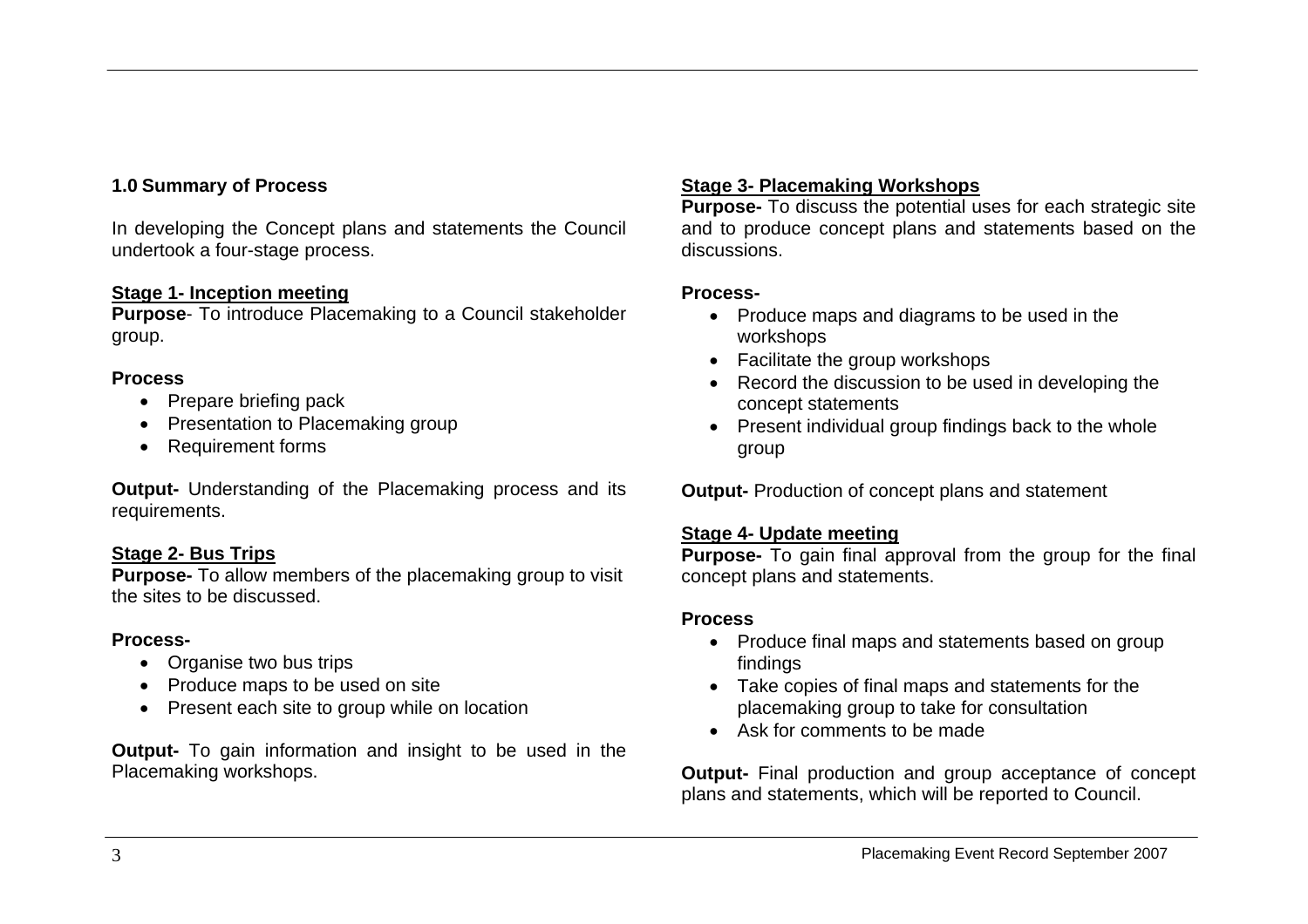# **2.0 Introduction**

This document is a record of the Placemaking workshops that the Council undertook during August and September 2007.

The record outlines the Councils discussions and preparations of the concept plans for the strategic sites, which are a key part of the Councils Preferred Strategy.

The Council held a series of Placemaking Workshops to consider how these Strategic Sites could be developed in a manner that would allow for the greatest regeneration benefits to occur in social, economic and environmental terms.

This document outlines the consultation with other key Council departments and illustrates how the mix of uses and indicative plans were derived.

# **Strategic Sites**

The Preferred Strategy was published for full public consultation in January/ February 2007. The Preferred Strategy identified 8 Strategic Sites, these are listed below:

- **Former Maerdy Colliery Site Rhondda Fach**
- Former Fernhill Colliery Site Blaenrhondda
- Former Phurnacite Plant Abercwmboi
- Robertstown/ Abernant- Aberdare
- **EXEC** Land South of Hirwaun/ Penywaun
- **EXECUTE:** Cwm Colliery and Coking Works Beddau
- Mwyndy/ Talbot Green Area
- **Former OCG Site Llanilid, Llanharan**

Strategic sites are defined as sites whose size and strategic location means that if they are appropriately developed, they will deliver sustainable regeneration benefits on a local and Borough-wide level. The sites were identified from a number of sources including the list of Candidate sites submitted to the Council and through a list of large brownfield sites over 20 hectares. Proposals on these sites are varied and include a mix of uses.

The Strategic Sites have been subject to a rigorous assessment process. This assessment considered both the constraints and opportunities relating to the sites and considered which land uses could deliver the greatest regeneration benefit for the local and wider area.

#### **Placemaking**

Given the importance of the Strategic Sites to the implementation of the Council's Preferred Strategy, it was recognised that a comprehensive approach was required to consider how the sites should be developed.

A vision needed to be set out for each Strategic Site and it was considered that the development of 'Concept Statements' would allow local communities, stakeholders and potential developers to gain a clear understanding of the Council's expectations and aspirations for each site. This would allow for transparency in the process and also for people to be able to express their opinions.

Masterplanning of the sites was considered prior to the decision to undertake Placemaking. However it was considered that this was premature at this stage and that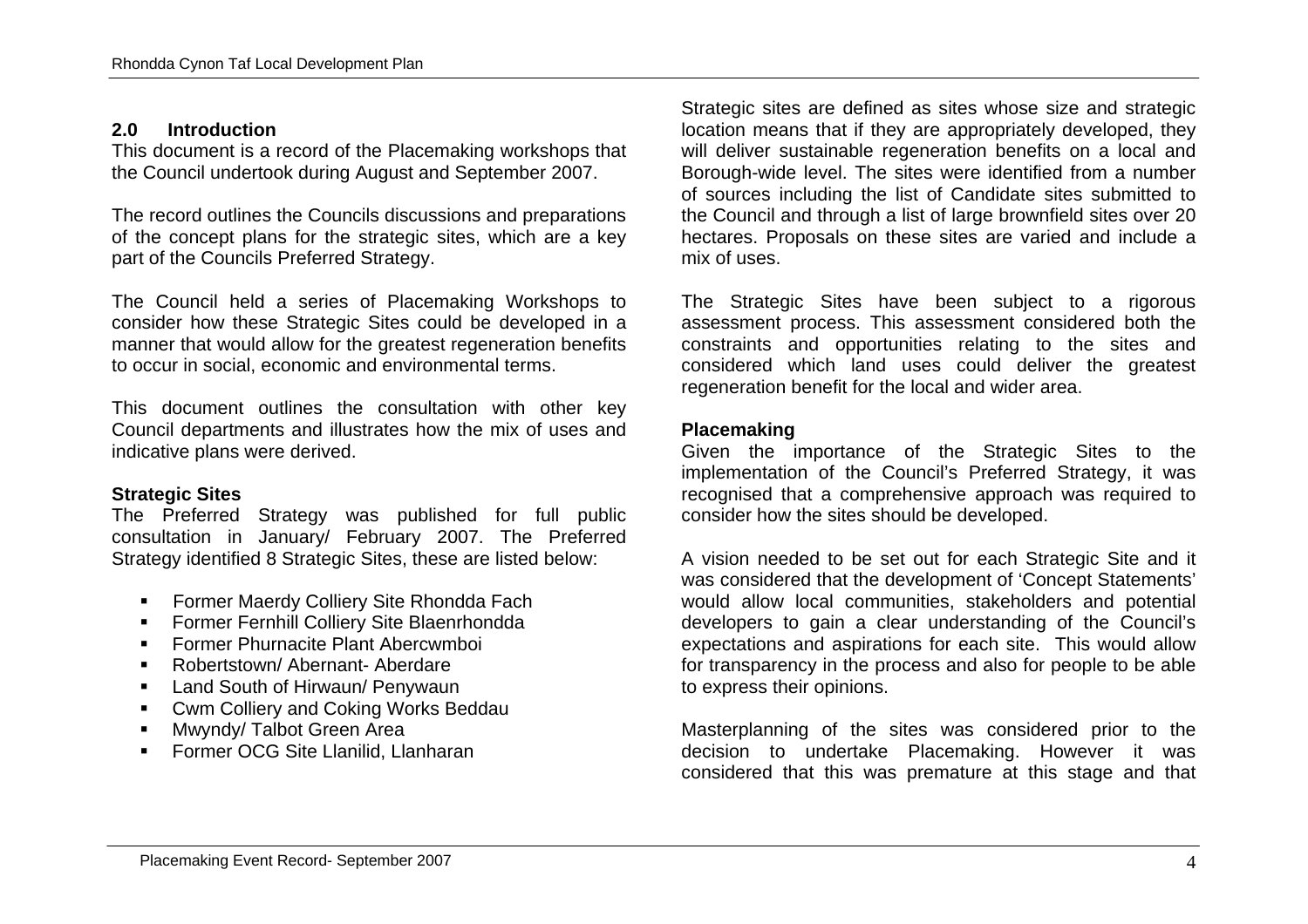Placemaking would be a clearer and simpler alternative. This method would allow for the Local Authority to ensure that Council aspirations and gaps in provision would be addressed on the sites but that the process would still be flexible enough to allow for some discussion regarding the more detailed aspects of the sites with developers at a subsequent stage. It was decided that a 'Concept Statement' approach could be the most appropriate vehicle for this assessment process.

#### **Concept Statements**

Concept Statements are a clear expression of the kind of place that new development should create. These statements aim to be accessible to all including the public and developers. They outline what the Local Authorities broad vision for the sites are. This statement is broad enough to allow for some discussions at development stage. In this case Concept Statements for the 8 Strategic Sites will be produced and published for public consultation within the Draft Deposit of the Local Development Plan.

# **The Placemaking process**

#### **3.0 Inception Meeting**

An inception meeting was held on the  $26<sup>th</sup>$  July 2007. Key Council departments were invited to attend an inception meeting. The purpose of this meeting was to introduce the Placemaking process and to set up the Placemaking Group. Future meeting and time scales were also arranged at this time. The Development Planning Team and the Council's urban designer led the meeting.

#### **Agenda and Placemaking pack**

The following agenda and additional information was circulated to members of the placemaking group in advance of the meeting.



The additional information included in the Placemaking pack included:

- An explanation of concept statements
- An outline of the process and what input is required from the group.
- A list of the required attendees to the workshops
- A requirements form
- A list of the sites to be subject to Placemaking and maps to accompany these.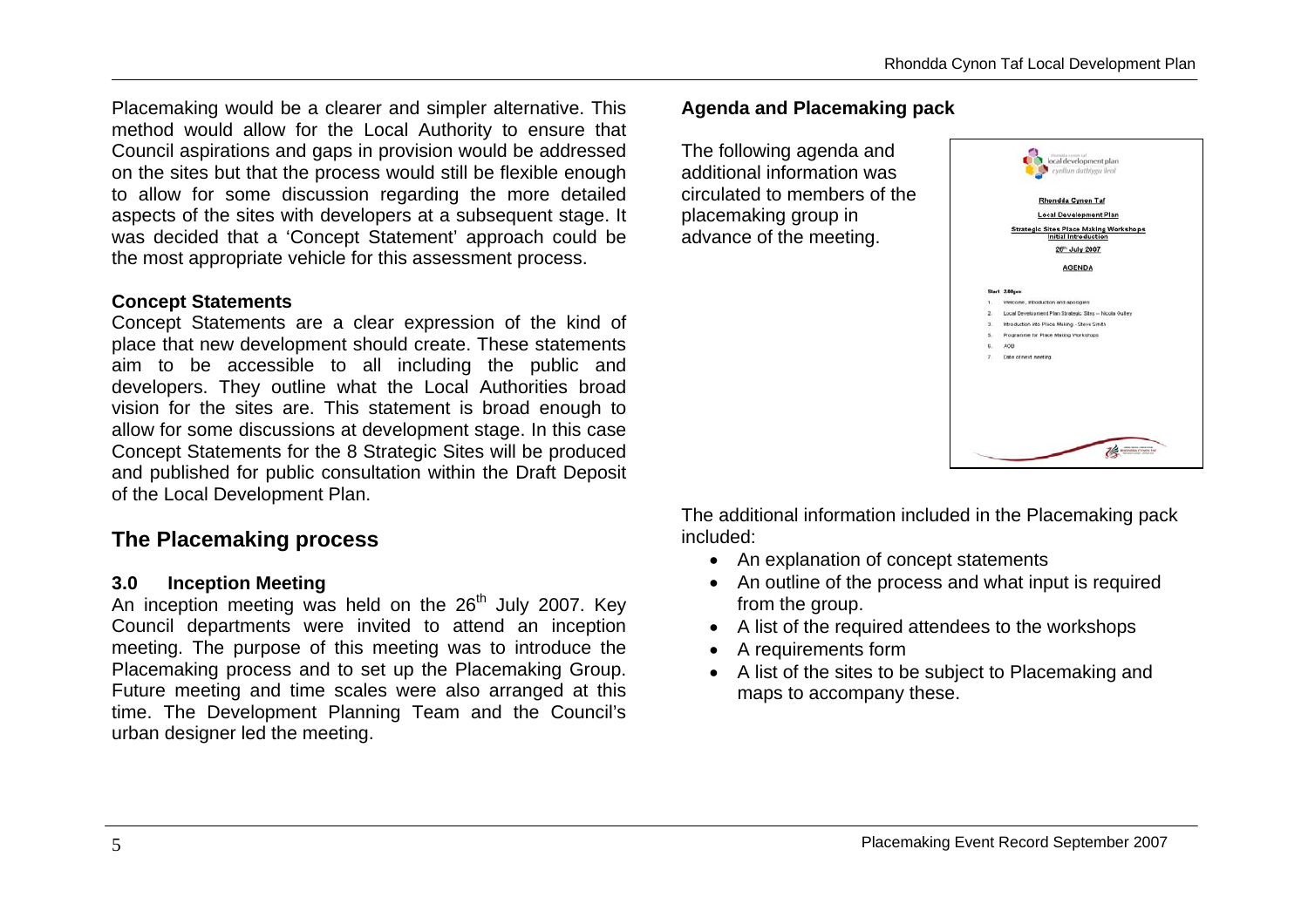#### **Invited delegates and attendance**

Key Council Departments were invited to attend the initial meeting and to be part of the Placemaking Group. Lists of invited delegates and attendance of this meeting are included in Appendix 1.

#### **Introductions and Welcome**

At the meeting the development planning manager gave a presentation as a means of welcome and introduction:



#### **Concept Statements and Placemaking Presentation**

At the meeting a presentation was given by the Council urban designer as an introduction to placemaking and concept statements.



#### **4.0 Site visits**

In order to allow the Placemaking group to gain a full understanding of each site prior to Placemaking workshops, site visits to each of the sites were arranged.



These were held over two

days and the members of the group were encouraged to ask site-specific questions in preparation for the workshops.

To inform this process the Planning Officer leading on each Strategic Site visited the location and prepared an initial assessment. This allowed the issues, constraints and opportunities to be identified and communicated to the group on the site visit.



The group were provided with plans of the sites to note any relevant information that they thought useful for the following workshops. All delegates were allowed to ask questions and seek clarification regarding the site during the visit.

Two bus trips were organised. The first was held on the  $6<sup>th</sup>$ August 2007 to visit the following sites: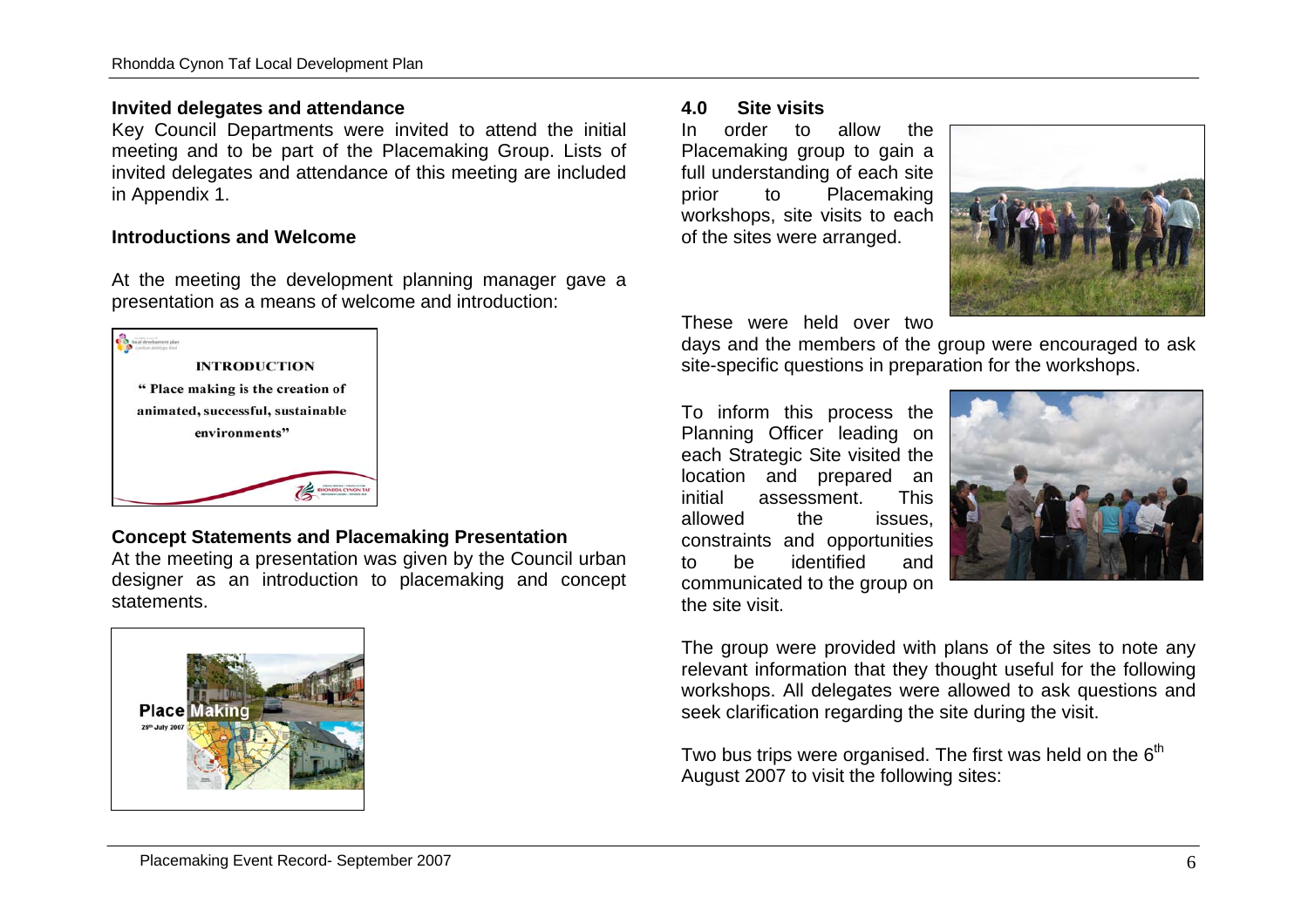- Cwm Colliery and Coking works Beddau
- Mwyndy/Talbot Green Area
- **Former OCG Site Llanilid, Llanharan**
- Robertstown/ Abernant

The second was held on the  $3<sup>rd</sup>$  September 2007 to visit the following sites:

- Former Phurnacite Plant, Abercwmboi, Cynon Valley
- Land South of Hirwaun/ Penywaun
- Former Fernhill Colliery Site Blaenrhondda
- Former Maerdy Colliery Site Rhondda Fach

Attendance of the bus trips can be found in Appendix 2.

#### **5.0 Placemaking meeting and workshops**

Placemaking workshops were held over four days to discuss and place make each of the sites. During these workshops draft concept plans were drawn and key points noted to develop the concept statements.

Two sets of Placemaking workshops were organised. The first set of workshops were held on the  $9<sup>th</sup>$  and  $10<sup>th</sup>$  of August 2007.

During these meetings the following sites were discussed:  $9<sup>th</sup>$  August- Llanilid and Robertstown and 10<sup>th</sup> August-Mwyndy and Cwm Colliery

**Agenda-** The following agenda was circulated to all Placemaking group members in advance of the meetings

Please see appendix 3 for a list of attendance.

The second set of workshops were held on the  $6^{th}$  and  $7^{th}$  of September 2007.

During this set of meetings the following sites were discussed: 6<sup>th</sup> September- Maerdy and Fernhill and  $7<sup>th</sup>$  September-Phurnacite and Tower Colliery.

Please see appendix 4 for a list of attendance.

# **Requirements Form**

The following requirement form was included in the placemaking pack, which was circulated to members of the group in advance of the first meeting

During the initial meeting the delegates were asked to specify their requirements for each of the Strategic Sites. Each delegate was



|                      | thonoida cynon tat<br>Local development plan<br>cynllun datblygu lleol<br>Strategic Sites Place Making Requirements |
|----------------------|---------------------------------------------------------------------------------------------------------------------|
| Officer Name:        |                                                                                                                     |
| <b>Department</b>    |                                                                                                                     |
| Strategic Site Name: |                                                                                                                     |
| Requirements of site |                                                                                                                     |
| Exidence             |                                                                                                                     |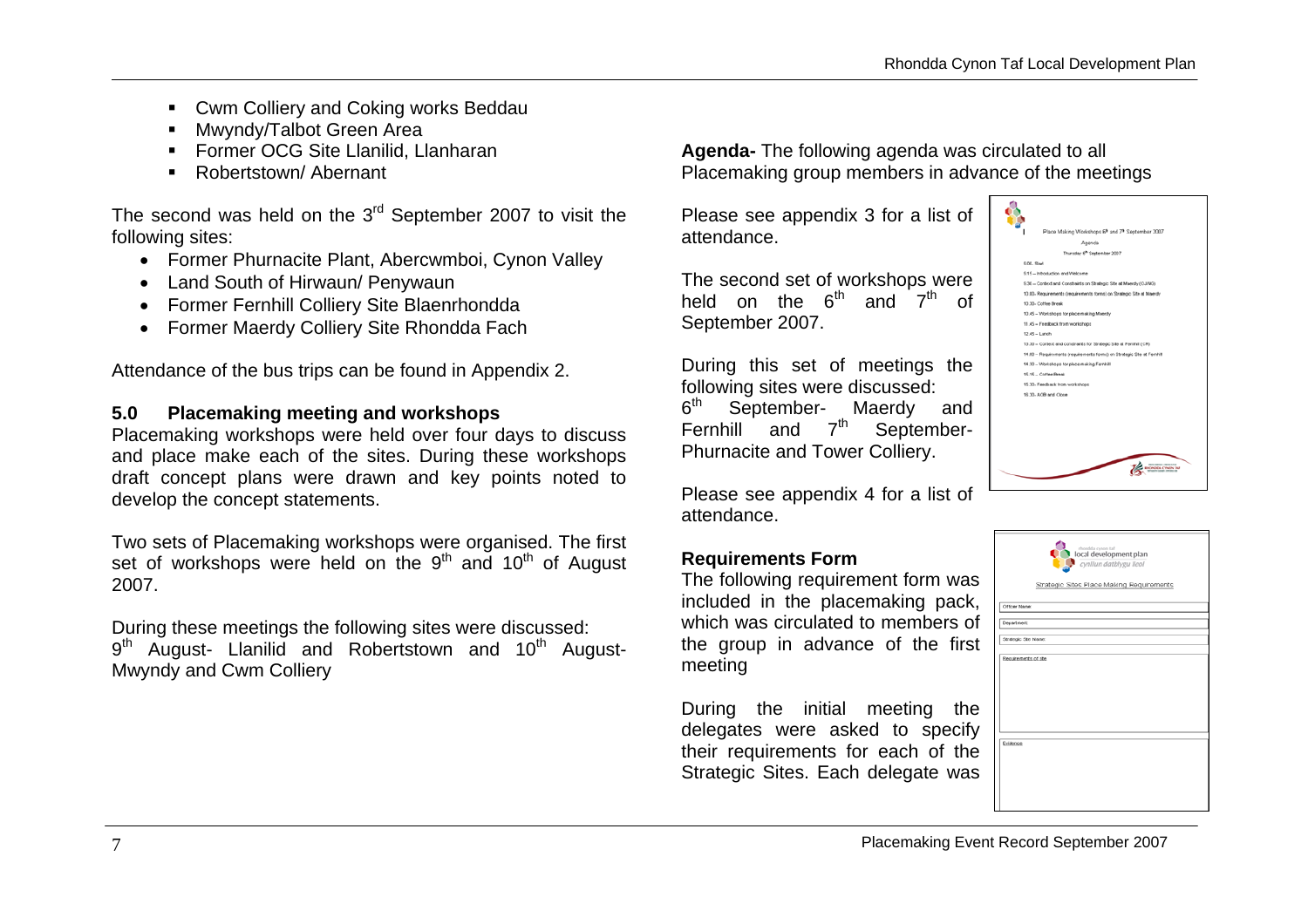provided with requirement forms to complete in advance of the workshops in order that their requirements were taken into account when planning the sites. They were also required to demonstrate the evidence upon which these requirements were based.

#### **Officer Presentations**

The following is an example of the presentation given at the beginning of each workshop the Development Planning Officer leading on the site gave a presentation, which outlined information about the site.





#### **Workshops**

Once the site requirements were established and the presentations completed the group was divided into 2 groups.

Both groups were given a large-scale plan of the site on which to sketch proposals and other useful information such as aerial photographs, topography overlays, constraints maps and access to a Geographical Information System.

The Council's urban designer and Planning Officers facilitated the groups. The discussions were recorded and these comments were then used to develop the concept statement and to justify the proposals on the Plans.

At the end of each workshop the facilitators gave a presentation to the other group on their proposals. These schemes were then subject to debate, justified and questions answered. This process was repeated for all of the Strategic Sites.

#### **Collaboration of ideas by Urban Designer**

Before the feedback meeting took place the Council urban designer integrated the two proposals plans, which were developed in the workshops to create one draft plan. The general details of the two groups



#### Placemaking Event Record- September 2007 88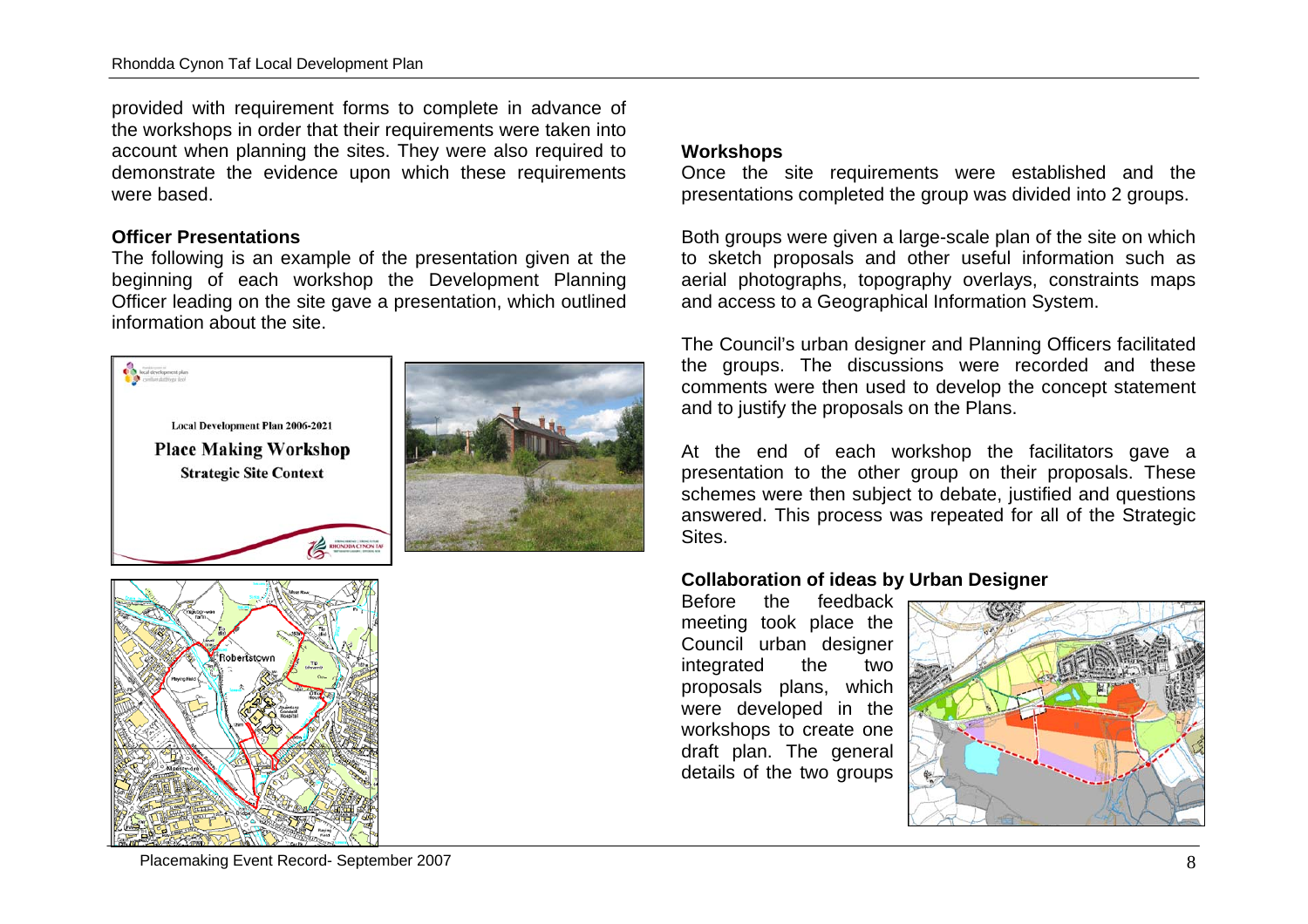were the same in many instances. Where slight differences occurred the urban designer used professional judgement to make a decision on the best proposal for the site. Once finalised the plan was digitised and accompanied by written broad design concepts.

#### **Feedback meeting**

A feed back meeting was held on the 15<sup>th</sup> October 2007. The purpose of the meeting was to show the Placemaking group the proposed final concept plans for the sites, these had been derived from the combination of ideas from the two groups.

**Agenda-** The following was circulated to the group in advance of the meeting



A list of attendance for the meeting can be found in appendix 5.

The draft plans were taken to the feedback meeting to re-consult the Placemaking group and to ensure that they were satisfied with the schemes. This would ensure ownership and transparency of the process. During the meeting the Council's Urban Designer presented the completed draft concept maps and explained how the final

proposals had been developed. The group discussed the proposals and were provided with copies to allow further consideration and were asked to provide the development planning team with comments within two weeks.

#### **Results of the further consultation**

There was only one comment received from the Placemaking group, which was from the Education Department reiterating their requests for new schools were required and thanking the department for the invite to take part in the process.

#### **Further Stages**

The concept maps and accompanying statements were published with the Draft Deposit Local Development Plan, which was subject to full public consultation in February/ March 2009.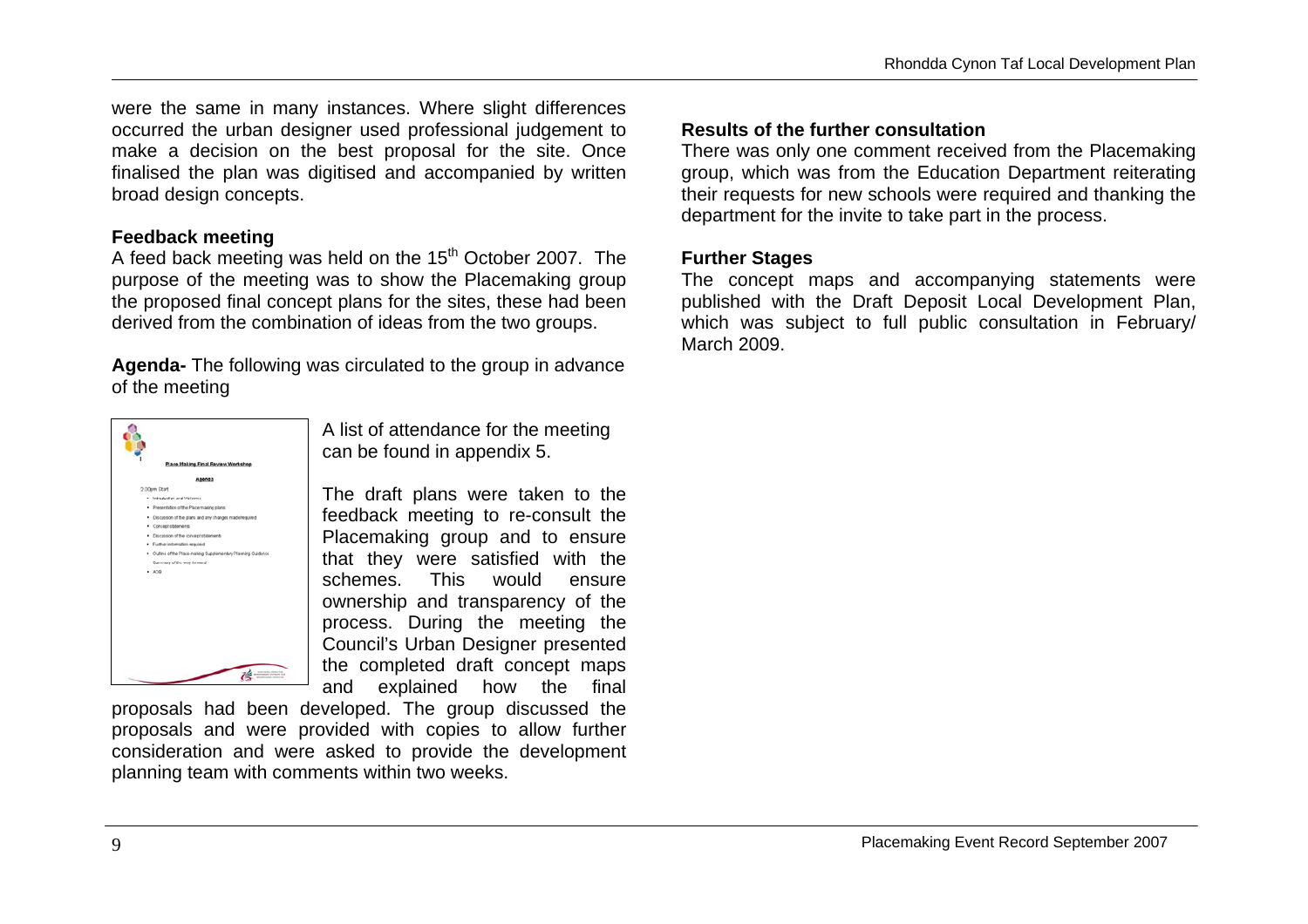#### **APPENDIX 1- Placemaking initial meeting attendance**

Attendance of the initial strategic sites Placemaking meeting July 26<sup>th</sup> 2007 held at the Valleys Innovation Centre Abercynon 2.00pm

| <b>Nicola Gulley-</b> Development Planning  | <b>Andrea Rio</b>  |
|---------------------------------------------|--------------------|
| <b>Gareth Hall-</b> Development Planning    | <b>Gillian Eva</b> |
| <b>Owen Jones-</b> Development Planning     | <b>Jennifer S</b>  |
| <b>Phil Ratcliffe-</b> Development Planning | Ray Edwai          |
| <b>Clare Richards- Development Planning</b> | <b>Mike Thon</b>   |
| <b>Dinara Williams-Affordable Housing</b>   | <b>Steve Smit</b>  |
| Jane Cook- Development Control              | <b>Chris Clarl</b> |
| <b>Souren Zenali- Highways</b>              | <b>Chris Jone</b>  |
| <b>Robert Harper-Highways</b>               |                    |
| <b>Nicola Lewis- Communities First</b>      |                    |

**chards- Education ans-** Libraries **Jouthern-** Housing **rds-** Countryside **mas-** Land Reclamation **Steve Smith-** Urban Design **Ke-** Development Control **es-** Development Control

**Richard Wistow-** Countryside

**Andrew Stone-** Land Reclamation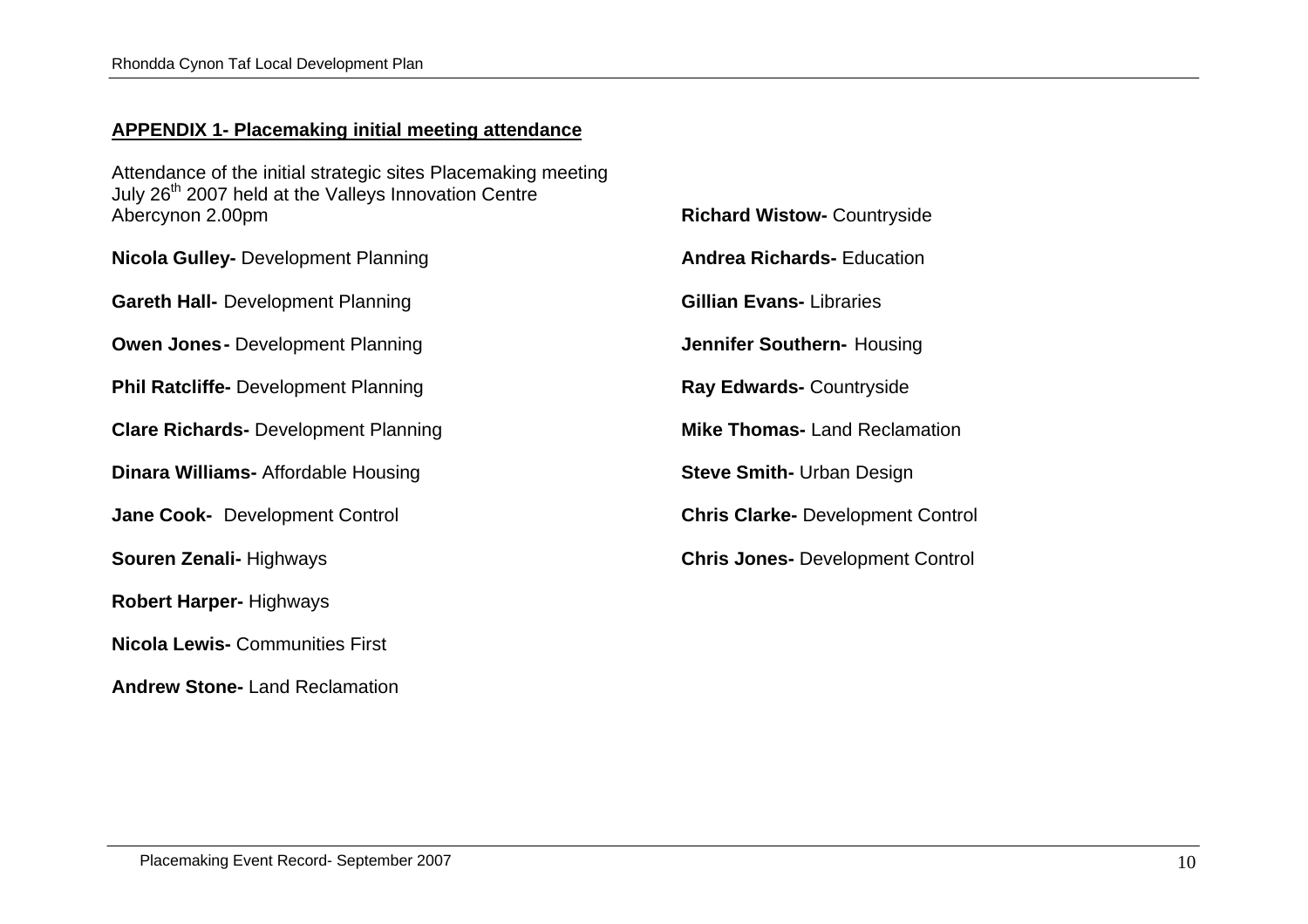# **APPENDIX 2- Attendance of Placemaking Bus Trips 6th August and 3rd September 2007**

# **Strategic Sites, Site visits 6th August 2007**

- Cwm Colliery and Coking Works, Beddau
- Mwyndy/Talbot Green, Llantrisant
- Llanilid former OCS, Llanharan
- Aberdare/ Robertstown

**Nicola Gulley**- Development Planning Manager, Development and Regeneration

**Clare Richards**- Development Planning Officer, Development and Regeneration

**Gareth Hall**- Development Planning team leader, Development and Regeneration

**Phil Ratcliffe**- Development Planning Officer, Development and Regeneration

**Souren Zenali**- Highway development control manager Highway Transportation

**Bob Harper**- Transportation Strategy manager, Environmental services

**Judith Jones**- Team Leader, Development Control

**Sarah Feist**- Team Leader, Development Control

**Gillian Evans**- Head of Libraries and Museums, Education

**Mike Thomas**- Drainage Engineer, Land Reclamation and Engineering

**Ros Williams**- Libraries Manager, Education

**Dina Williams**- Affordable Housing officer, Housing Strategy

**Jennifer Southern**- Housing Strategy Manager, Housing **Strategy** 

**Matthew Easter**- Sustainability Manager

**Darren Miller**- Senior Technical Officer, Environmental Services Group

**Jim Bailey**- Major Projects Manager, Development Control

**Chris Jones**- Development Control Manager

**Chris Clarke**- Planner Level Two Projects, Development **Control**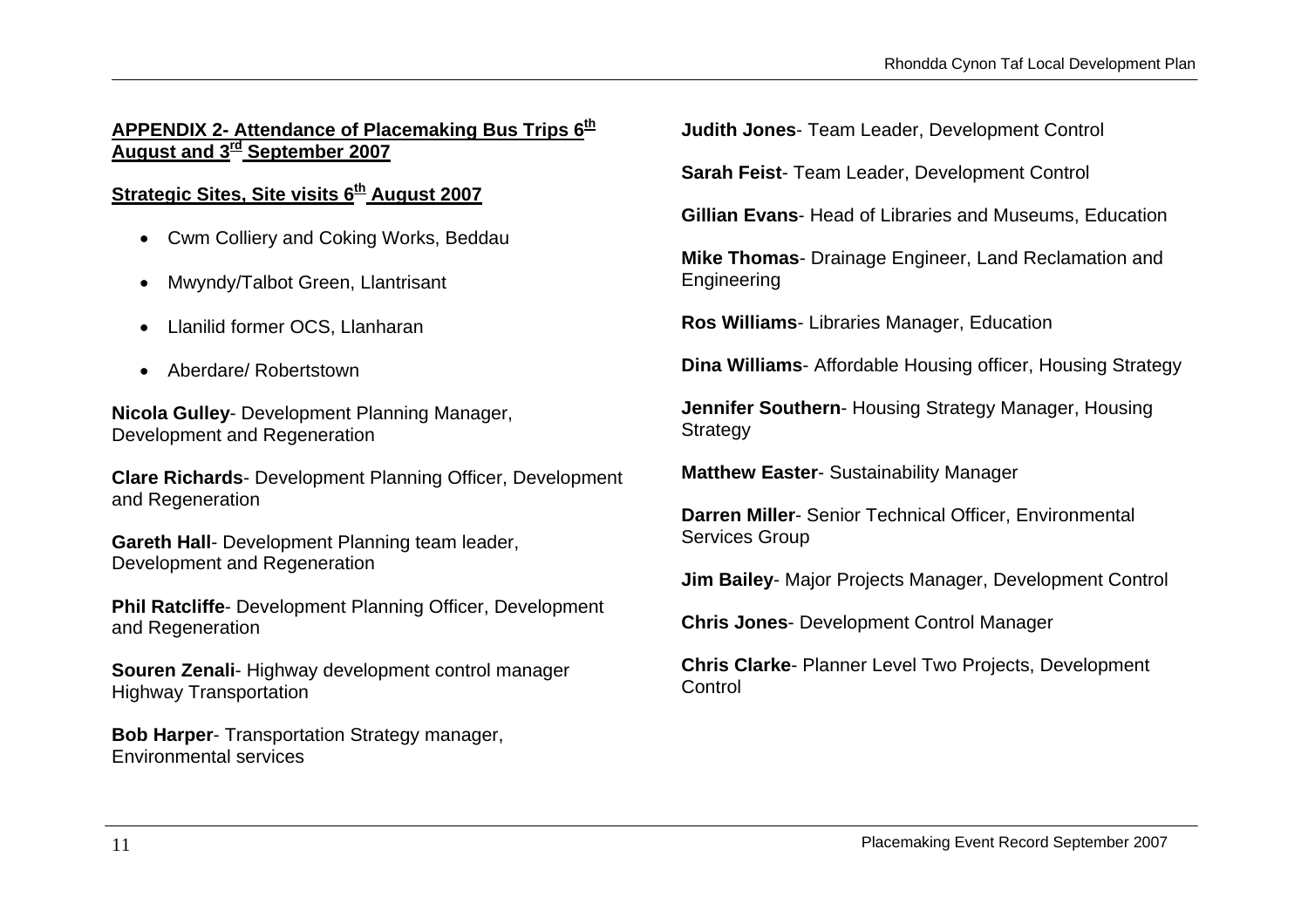# **Strategic Site Visits 3rd September 2007**

- Phurnacite Plant, Abercwmboi
- Tower Colliery, Hirwaun
- Fernhill Colliery, Blaenrhondda
- Maerdy Colliery, Maerdy

**Nicola Gulley**- Development Planning Manager, Development and Regeneration

**Clare Richards**- Development Planning Officer, Development and Regeneration

**Owen Jones**- Development Planning Officer, Development and Regeneration

**Phil Ratcliffe**- Development Planning Officer, Development and Regeneration

**Lindsey Morris**- Libraries Manager, Education

**Bob Harper**- Transportation Strategy manager, Environmental services

**Souren Zenali**- Highway development control manager Highway Transportation

**Andrew Stone**- Capital Projects Manage ESG, Strategic **Projects** 

**Huw Roberts**- Team Leader, Development Control

**Chris Jones**- Development Control Manager, Development **Control** 

**Sarah Feist**- Team Leader, Development Control

**Steve Smith**- Urban Designer, Development Control

**Chris Clarke**- Planner Level Two Projects, Development **Control** 

**Hannah Watson**- Contaminated land officer, Public health and Protection

**Judith Jones**- Team Leader, Development Control

**Chris Jobber**- Communities First Co-ordinator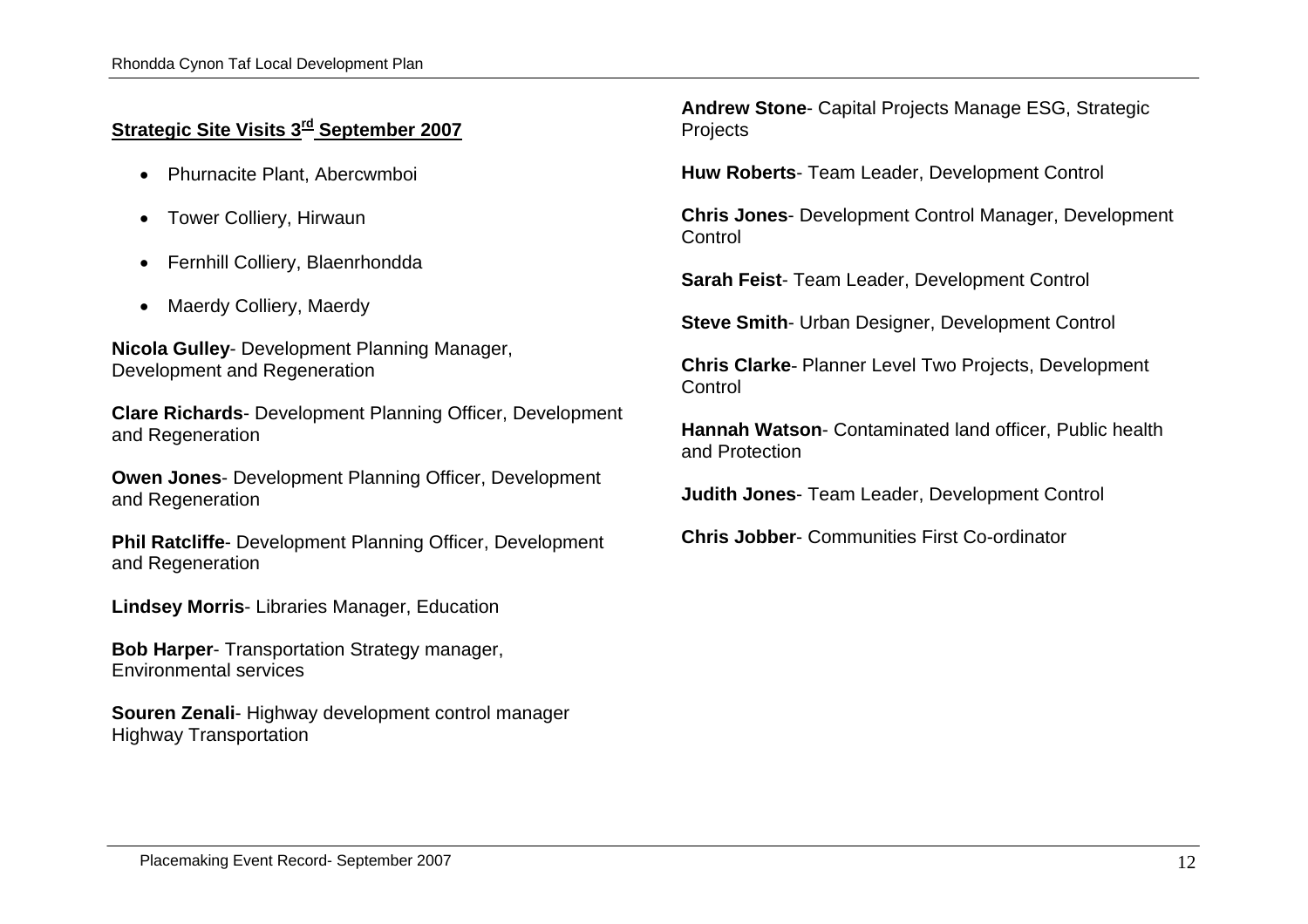# **APPENDIX 3- Strategic Sites Placemaking Workshop 9th and 10th August**

Attendance of the Placemaking workshops held at the Valleys Innovation Centre on Thursday the 9<sup>th</sup> of August and Friday the 10<sup>th</sup> of August 2007 at 9:15 am

- Cwm Colliery and coking works, Beddau
- Mwyndy/ Talbot Green, Llantrisant
- Llanilid OCS, Llanharan
- Robertstown/Aberdare

# **Thursday 9th August 2007**

**Nicola Gulley**- Development Planning Manager **Gareth Hal**l- Development Planning Team Leader **Phil Ratcliffe-** Development Planning Officer (PM only) **Owen Jones**- Development Planning Officer **Clare Richards**- Development Planning Assistant **Bob Worgan**- Development Planning Technician

**Chris Clarke**- Planner Level Two Projects, Development Control

**Sarah Feist**- Team Leader, Development Control

**Steve Smith**- Urban Designer, Development Control

**Mike Thomas**- Drainage Engineer, Land Reclamation and Engineering

**Darren Miller**- Land reclamation engineer, Land reclamation and engineering

**Matthew Easter**- Environmental Sustainability Manager, Strategic Projects

**Richard Wistow**- Ecologist, Countryside

**Jennifer Southern**- Housing Strategy Manager, Housing **Strategy** 

**Dina Williams**- Affordable Housing officer, Housing Strategy

**Hannah Kendra**- Housing Student, Rhondda Housing Association

**Alex Brown**- Contaminated Land Officer, Public Health and protection

**Julie Hadley**- School organisation officer, Education

**Gillian Evans**- Head of Libraries and Museums, Education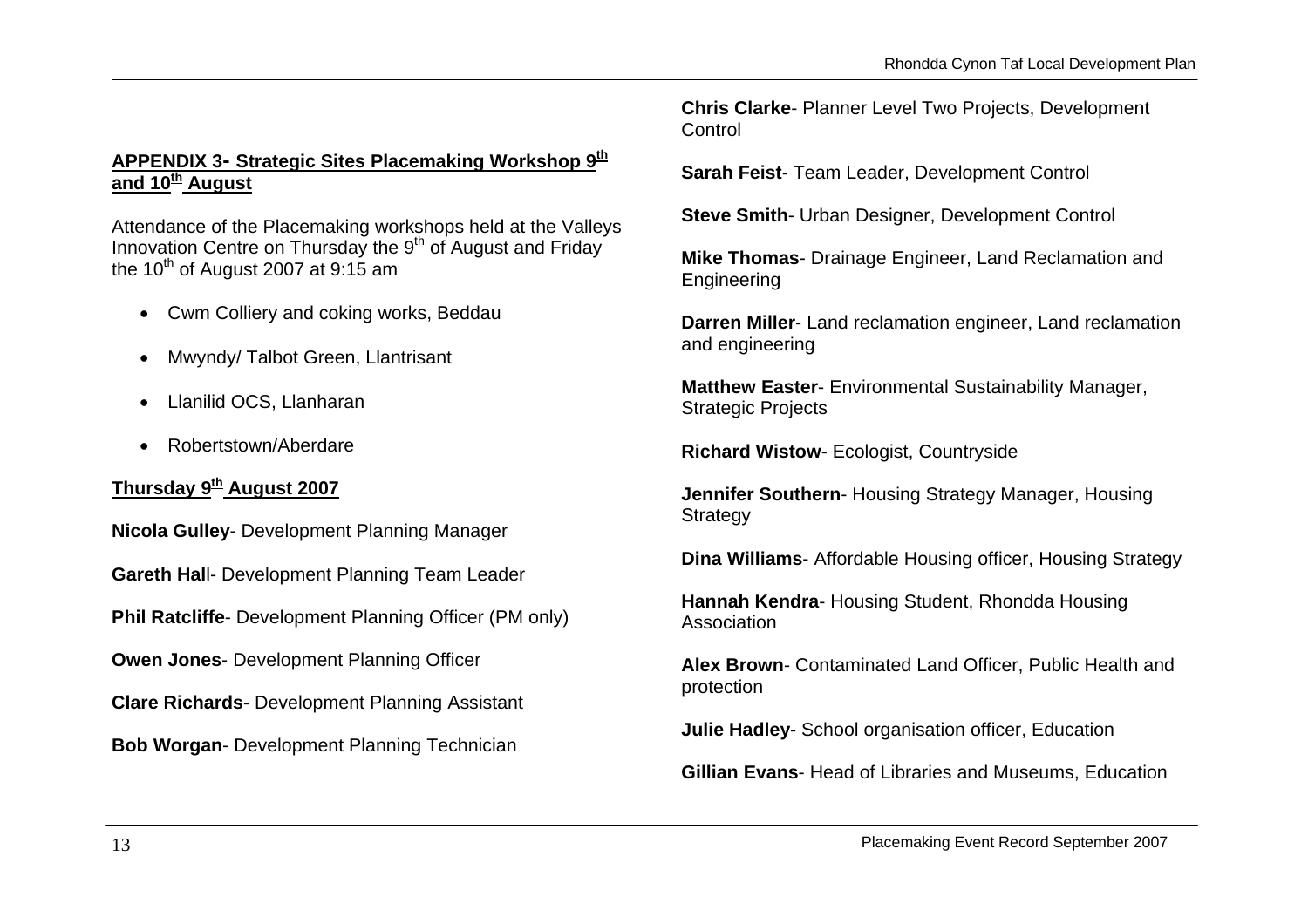**Bob Harper**- Transportation Strategy Manager

#### **Friday 10th August 2007**

**Nicola Gulley**- Development Planning Manager

**Gareth Hall**- Development Planning Team Leader

**Phil Ratcliffe**- Development Planning Officer

**Owen Jones**- Development Planning Officer

**Clare Richards**- Development Planning Assistant

**Bob Worgan**- Development Planning Technician

**Darren Miller**- Land reclamation engineer - Land reclamation and engineering

**Mike Thomas**- Drainage Engineer, Land Reclamation and Engineering

**Chris Clarke**- Planner Level Two Projects, Development **Control** 

**Sarah Feist**- Team Leader, Development Control

**Judith Jones**- Team Leader, Development Control

**Steve Smith**- Urban Designer, Development Control

**Richard Wistow**- Ecologist, Countryside

**Alex Brown**- Contaminated Land Officer, Public Health

**Hannah Watson**- Contaminated land officer, Public health and protection

**Bob Harper**- Transportation Strategy Manager

**Jennifer Southern**- Housing Strategy Manager, Housing **Strategy** 

**Dina Williams**- Affordable Housing officer, Housing Strategy

**Gillian Evans**- Head of Libraries and Museums, Education

**Julie Hadley**- School organisation officer, Education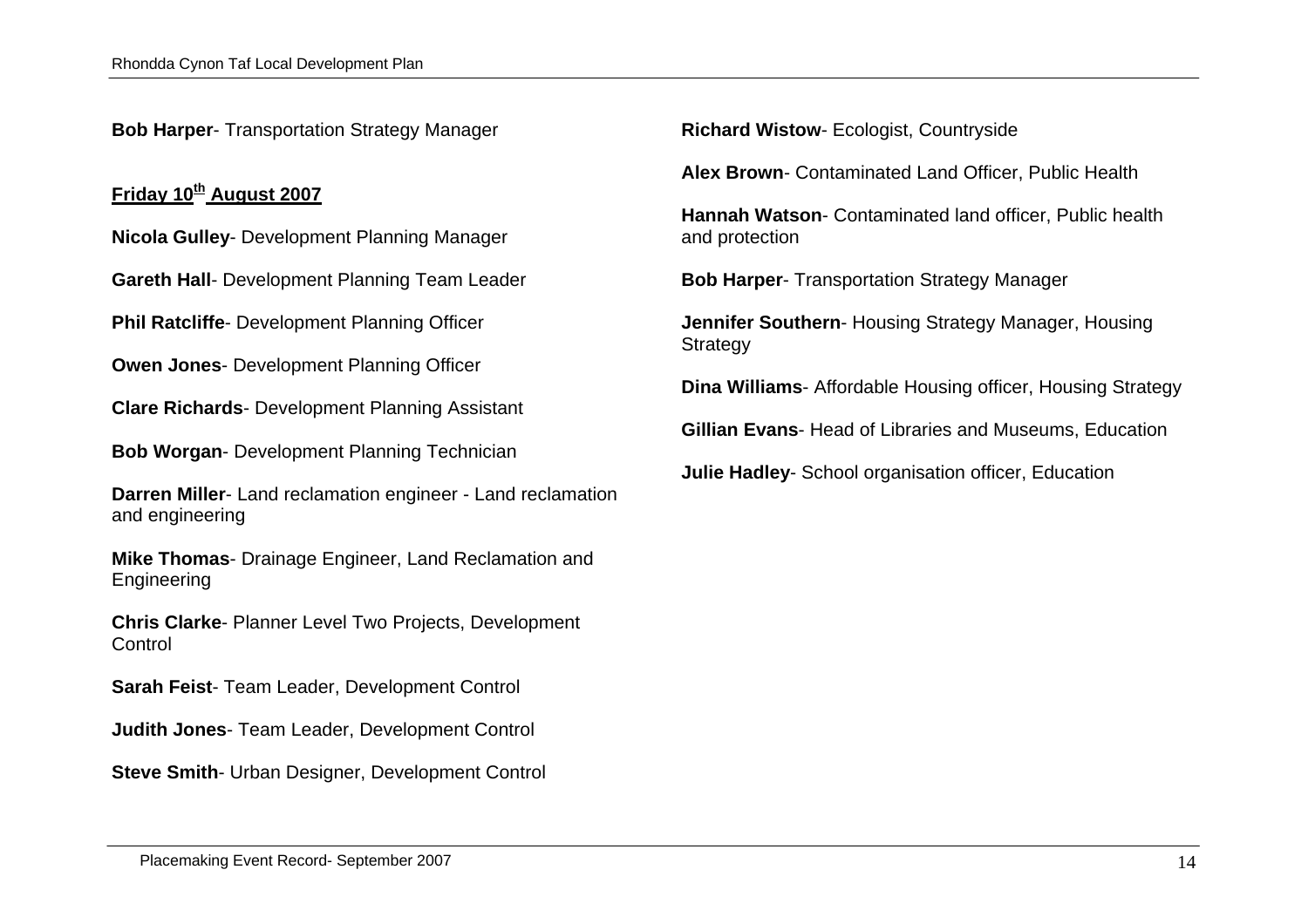#### **APPENDIX 4- Strategic Site Placemaking Workshops 6th and 7th September 2007**

- Former Phurnacite Plant, Abercwmboi
- Tower Colliery, Hirwaun
- Fernhill Colliery, Blaenrhondda
- Maerdy Colliery, Maerdy

Attendance of the workshop for Strategic Site Placemaking held at the Valleys Innovation Centre on Thursday the  $6<sup>th</sup>$  of September and Friday the  $7<sup>th</sup>$  of September 2007 at 9:15 am

# **<sup>6</sup>th September 2007**

**Andrew Stone**- Capital Projects Manage ESG, Strategic **Projects** 

**Dina Williams**- Affordable housing officer, Public Health and Protection- Housing Strategy

**Hannah Watson**- Contaminated land officer, Public Health and Protection- Pollution Control

**Huw Roberts**- Team Leader, Development Control

**Rhian Barrell**- Student Planner, Development Control

**Chris Clarke**- Planner Projects, Development Control

**Judith Jones**- Team Leader, Development Control

**Ros Davis**- Maerdy Communities first co-ordinator, Strategic **Policy** 

**Ray Edwards**- Landscape architect, Leisure, Parks and countryside

**Julie Hadley**- School organisation officer, Education

**Mike Thomas**- Drainage Engineer, Land reclamation and engineering

**Richard Wistow**- Countryside, Countryside

**Phil Ratcliffe**- Development Planning Officer, Development and regeneration

**Clare Richards**- Development Planning Officer, Development and regeneration

**Nicola Gulley**- Development Planning Manager, Development and Regeneration

**Bob Worgan**- Senior Technician Development Planning, Development and Regeneration

**Jane Dunne**- Development Planning Technician, Development and regeneration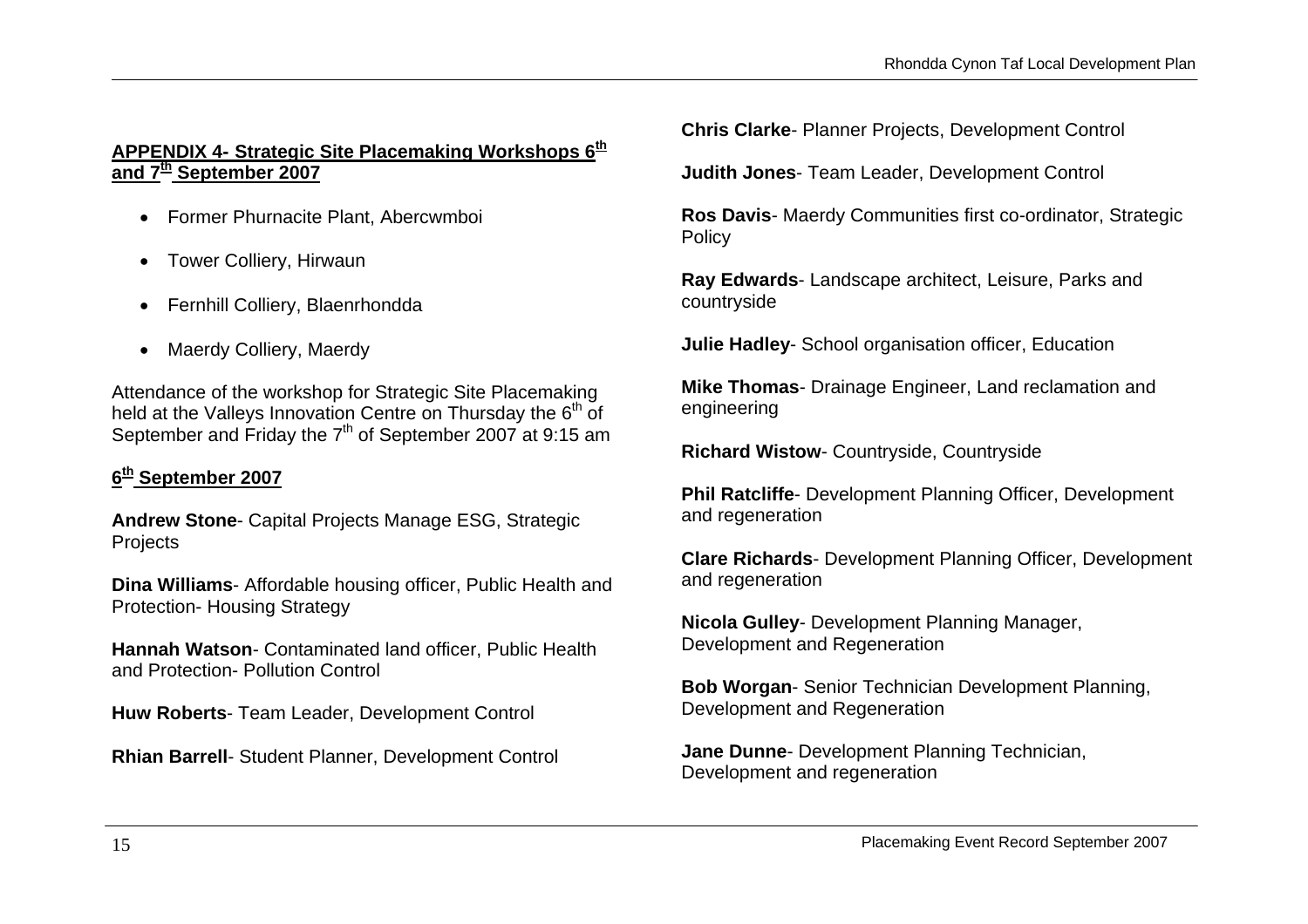# **<sup>7</sup>th September 2007**

**Vicky Snook**- Communities first co-ordinator Abercwmboi, Strategic policy

**Andrew Stone**- Capital Projects manager, Strategic projects

**Hannah Watson**- Contaminated land officer, Public health and protection

**Chris Clarke**- Planner Projects, Development Control

**Steve Smith**- Urban designer, Development Control

**Mike Thomas**- Drainage engineer, Land reclamation and engineering

**Bob Harper**- Transportation Strategy manager, Environmental services

**Dina Williams**- Affordable housing officer, Public Health and Protection

**Richard Wistow**- Countryside, Environmental services

**Sarah Feist**- Team Leader, Development control

**Ray Edwards**- Landscape architect, Leisure, parks and countryside

**Owen Jones**- Development Planning Officer, Development and regeneration

**Phil Ratcliffe**- Development Planning officer, Development and Regeneration

**Clare Richards**- Development Planning Officer, Development and Regeneration

**Nicola Gulley**- Development Planning Manager, Development and Regeneration

**Matthew Todd-Jones**- Assistant Development Plans officer, Development and Regeneration

**Bob Worgan**- Senior Technician Development Plans, Development and Regeneration

**Jane Dunne**- Development Planning Technician, Development and Regeneration